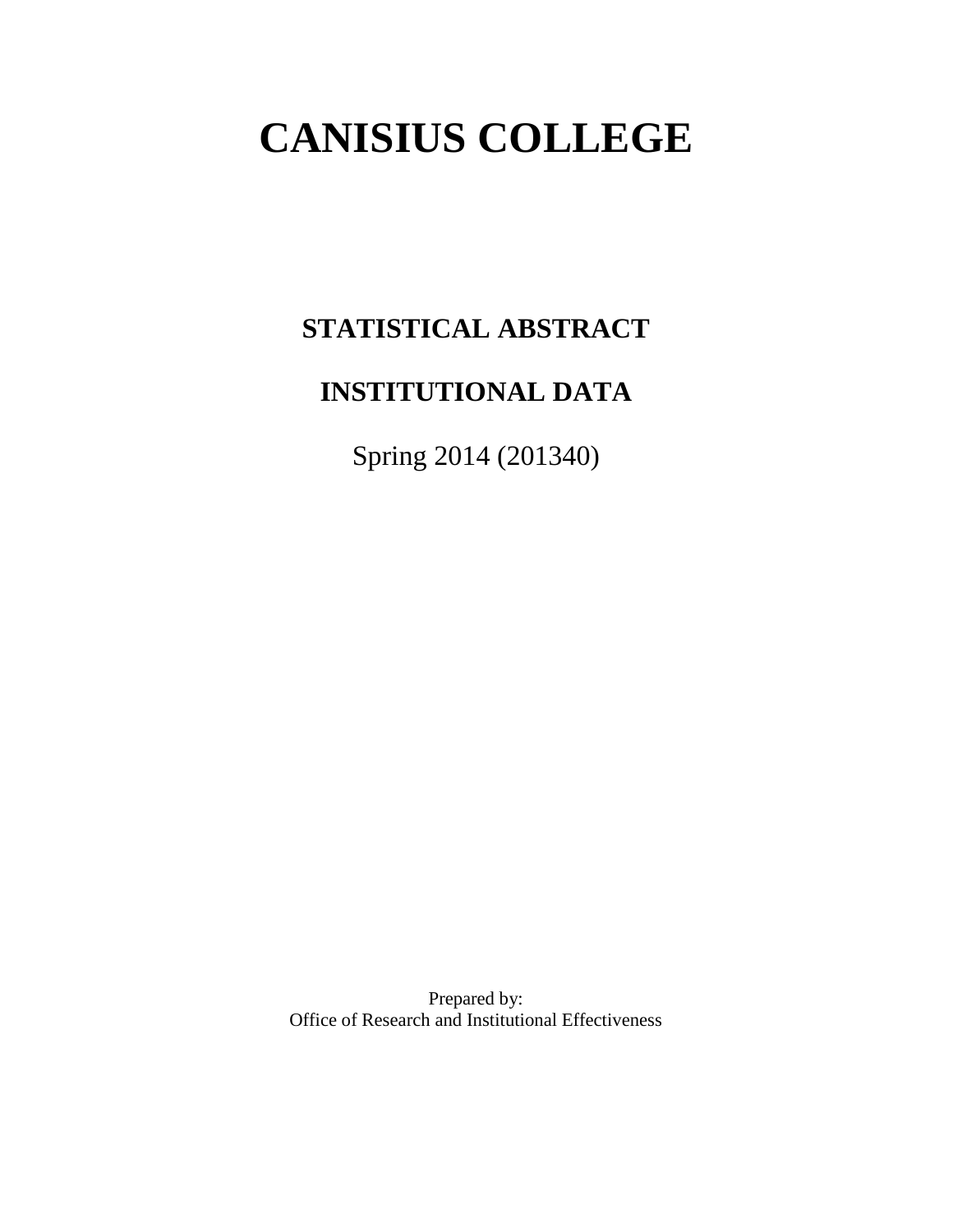|                                   | Undergrad. | Graduate | <b>Total</b> |
|-----------------------------------|------------|----------|--------------|
| Enrollment, Spring 2014           | 2,864      | 1,375    | 4,239        |
| Enrollment, Spring 2013           | 2,897      | 1,561    | 4,458        |
| Percent Change in Enrollment      | $-1.1%$    | $-11.9%$ | $-4.9%$      |
|                                   |            |          |              |
| Number Full-time                  | 2,689      | 556      | 3,245        |
| Number Part-time                  | 175        | 819      | 994          |
|                                   |            |          |              |
| Percent Full-time                 | 93.9%      | 40.4%    | 76.6%        |
| Percent Part-time                 | 6.1%       | 59.6%    | 23.4%        |
|                                   |            |          |              |
| Credit Hours Attempt. Spring 2014 | 41,859.5   | 9,773.5  | 51,633       |
| Credit Hours Attempt. Spring 2013 | 42,656     | 11,824   | 54,480       |
| Percent Change in CH Attempted    | $-1.9%$    | $-17.3%$ | $-5.2%$      |
|                                   |            |          |              |
| FTE, Spring 2014                  | 2,753      | 981      | 3,734        |
| FTE, Spring 2013                  | 2,804      | 1,168    | 3,972        |
| Percent Change in FTE             | $-1.8%$    | $-16.0%$ | $-6.0%$      |
|                                   |            |          |              |
| <b>Enrollment by College</b>      |            |          |              |
| College of Arts and Sciences      | 1,544      | 73       | 1,617        |
| School of Ed. & Human Services    | 414        | 993      | 1,407        |
| Wehle School of Business          | 787        | 309      | 1,096        |
| No College Designated             | 119        | $\Omega$ | 119          |
| <b>Totals</b>                     | 2,864      | 1,375    | 4,239        |
| <b>Enrollment by Gender</b>       |            |          |              |
| Percent Male                      | 48.3%      | 37.0%    | 44.6%        |
| <b>Percent Female</b>             | 51.7%      | 63.0%    | 55.4%        |
| <b>Average Age</b>                | 20.5       | 29.6     | 23.5         |
|                                   |            |          |              |
| <b>Enrollment by Residence</b>    |            |          |              |
| On-campus Resident                | 1,260      | 34       | 1,294        |
| <b>Percent Resident</b>           | 44.0%      | 2.5%     | 30.5%        |
|                                   |            |          |              |
|                                   |            |          |              |
|                                   |            |          |              |

# **Canisius College at a Glance**

| <b>Enrollment by Ethnicity</b>             | <b>Number</b>      | Percentage |
|--------------------------------------------|--------------------|------------|
| American Indian/Alaska Native              | 13                 | 0.3%       |
| Asian                                      | 81                 | 1.9%       |
| <b>Black/African American</b>              | 287                | 6.8%       |
| Hispanic                                   | 129                | 3.0%       |
| Native Hawaiian/Pacific Islander           | $\overline{2}$     | 0.05%      |
| Non-Resident Alien                         | 161                | 3.8%       |
| Two or More Races                          | 61                 | 1.4%       |
| Unknown                                    | 330                | 7.8%       |
| White                                      | $\overline{3,175}$ | 74.9%      |
| <b>Enrollment by CH Hours Earned</b>       |                    |            |
| 0 to 29                                    | 664                | 15.7%      |
| 30 to 59                                   | 643                | 15.2%      |
| 60 to 89                                   | 705                | 16.6%      |
| 90 plus                                    | 852                | 20.1%      |
| Graduate                                   | 1,375              | 32.4%      |
| <b>Enrollment by Student Type</b>          |                    |            |
| <b>UG</b> Continuing                       | 2,674              | 63.1%      |
| <b>UG Cross Registered</b>                 | 74                 | 1.7%       |
| <b>UG High School Students</b>             | 22                 | 0.5%       |
| UG New First Time (Includes $1st$ Kings)   | 9                  | 0.2%       |
| <b>UG Kings Pathway Program Continuing</b> | $\overline{4}$     | 0.1%       |
| UG Re-admit                                | 3                  | $0.07\%$   |
| <b>UG</b> Transfer                         | 45                 | 1.1%       |
| UG Transient & Visiting                    | 33                 | 0.7%       |
| <b>Grad Continuing</b>                     | 1,189              | 28.0%      |
| Grad, New First Time                       | 175                | 4.1%       |
| Grad, Other & King's Direct Placement      | 1                  | 0.0%       |
| <b>Enrollment by Residency</b>             |                    |            |
| Canadian                                   | $10\overline{3}$   | 2.4%       |
| International                              | 86                 | 2.0%       |
| New York Resident                          | 3,631              | 85.7%      |
| Out-of-state Resident                      | 407                | 9.6%       |
| Unknown                                    | 12                 | 0.3%       |
| <b>Receiving Federal Pell Grants</b>       |                    |            |
| On Campus Resident                         | 829                | 30.8%      |
| <b>Percent Resident</b>                    | 19                 | 10.9%      |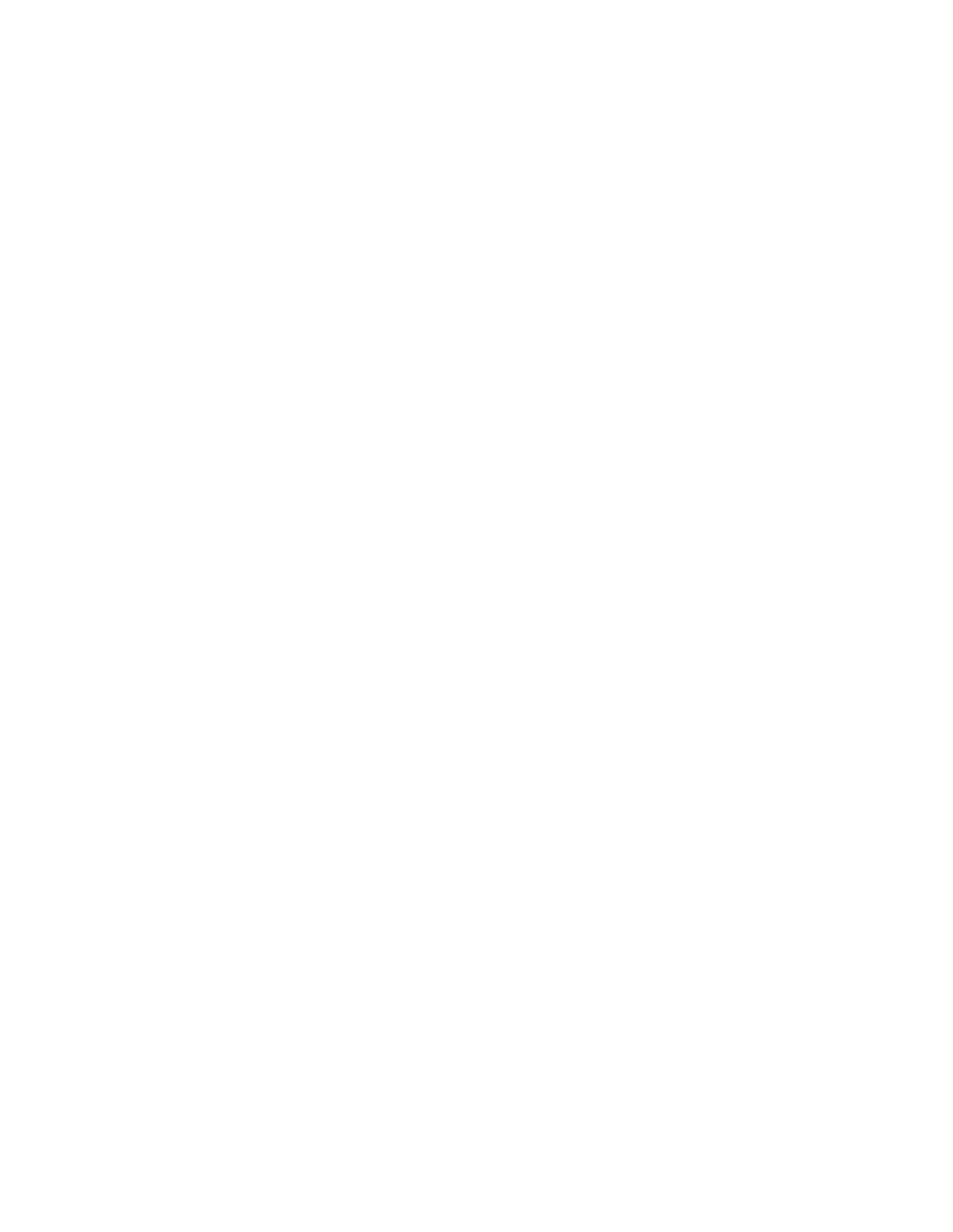# **ENROLLMENTS BY MAJOR**

#### \*Includes double counting

### COLLEGE OF ARTS & SCIENCES

#### *Undergraduate Programs*

| Code                | Major                                     | Count          |
|---------------------|-------------------------------------------|----------------|
| ABEC                | Animal Behavior, Ecology & Conservation   | 180            |
| $\overline{\bf AM}$ | <b>Art History</b>                        | 6              |
| <b>ANT</b>          | Anthropology                              | 24             |
| <b>BCH</b>          | Biochemistry                              | 39             |
| <b>BCHA</b>         | Biochemistry, ACS Certified               | 6              |
| <b>BIF</b>          | <b>Bioinformatics</b>                     | 9              |
| <b>BIO</b>          | <b>Biology</b>                            | 231            |
| <b>CHM</b>          | Chemistry                                 | 13             |
| <b>CHM</b>          | Chemistry, ACS Certified                  | $\frac{8}{24}$ |
| <b>CHM</b>          | <b>Chemistry, Health Professions</b>      |                |
| <b>CLLA</b>         | <b>Classical Languages</b>                | 0              |
| CLSG                | Classics, Greek                           | 3              |
| CLSL                | Classics, Latin                           | 5              |
| <b>COM</b>          | <b>Communication Studies</b>              | 156            |
| <b>CRJ</b>          | Criminal Justice                          | 104            |
| <b>CRW</b>          | <b>Creative Writing</b>                   | 42             |
| $\bf CSC$           | Computer Science                          | 50             |
| <b>CSC1</b>         | <b>Computer Science</b>                   | 1              |
| CSC <sub>2</sub>    | Computer Science Certificate (CSCC)       | $\overline{0}$ |
| DMA                 | Digital Media Arts                        | 72             |
| <b>ECON</b>         | Economics                                 | 31             |
| <b>EN 32</b>        | Physics (Pre-engineering $3+2$ )          | 4              |
| <b>ENG</b>          | English                                   | 78             |
| <b>ENGR</b>         | Pre-Engineering                           | 17             |
| <b>ENV</b>          | <b>Environmental Sciences</b>             | 10             |
| <b>EUR</b>          | <b>European Studies</b>                   | 11             |
| <b>EVST</b>         | <b>Environmental Studies</b>              | 19             |
| <b>FRC</b>          | French                                    | 11             |
| GER<br><b>HIS</b>   | German                                    | 17             |
| <b>INT</b>          | History<br><b>International Relations</b> | 67<br>59       |
| <b>JRN</b>          | Journalism                                | 27             |
| LAS                 | Latin American Studies                    | 4              |
| <b>MAT</b>          | Mathematics                               | 38             |
| <b>MATS</b>         | Mathematics & Statistics                  | 7              |
| MLSC                | Medical Laboratory Science (Was MDT)      | 11             |
| <b>MUS</b>          | Music                                     | 4              |
| <b>MUSP</b>         | <b>Music Performance</b>                  | 6              |
| PHI                 | Philosophy                                | 0              |
| <b>PHIH</b>         | Philosophy, Hypatian Scholar              | 9              |
| <b>PHII</b>         | Philosophy, Ignation Scholar              | 4              |
| <b>PHY</b>          | Physics                                   | 13             |
| <b>PSC</b>          | <b>Political Science</b>                  | 106            |
| PSY                 | Psychology                                | 268            |
| RST                 | <b>Religious Studies</b>                  | 10             |
| <b>SOC</b>          | Sociology                                 | 40             |
| <b>SPA</b>          | Spanish                                   | 31             |
| SSC                 | Social Scien. (BA), Adult Acad. Services  | $\overline{0}$ |
| TLS                 | <b>Technical/Liberal Studies</b>          | $\Omega$       |
| <b>UND</b>          | Undecided                                 | 84             |
| URS                 | <b>Urban Studies</b>                      | 9              |
| WST                 | Women's Studies, Certificate              | 7              |

#### *Graduate Programs*

| Code | Major                            | Count |
|------|----------------------------------|-------|
| ANZ  | Anthrozoology                    |       |
| ASN  | Arts & Sciences Non-Matriculated |       |
| COM  | Communication & Leadership       |       |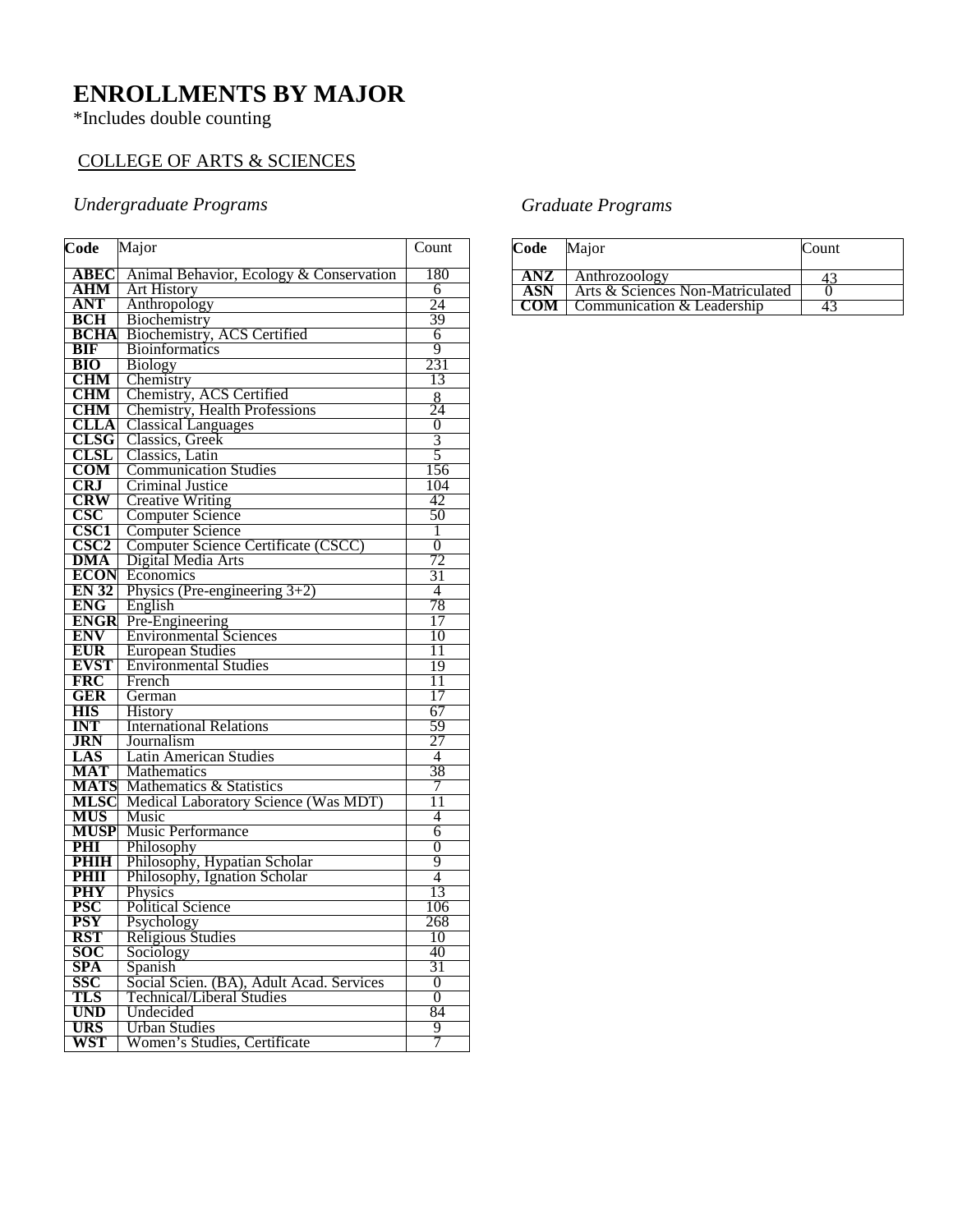# **ENROLLMENTS BY MAJOR Cont'd** \*Includes double counting SCHOOL OF

### EDUCATION & HUMAN SERVICES

#### *Undergraduate Programs*

| Code            | Major                                   | Count          |
|-----------------|-----------------------------------------|----------------|
|                 |                                         |                |
| $ATM$           | <b>Athletic Training</b>                | 50             |
| <b>ECCHI</b>    | Early Childhood/Childhood Ed. Dual      | 37             |
| <b>EDAD</b>     | <b>Adolescent Education</b>             | 53             |
| <b>EDCH</b>     | Childhood Education                     | 13             |
| <b>EDEC</b>     | Early Childhood Education               | 2              |
| <b>HEW</b>      | Health & Wellness                       | 91             |
| <b>PEHL</b>     | Physical/Health Education               | 40             |
| <b>PEM</b>      | <b>Physical Education</b>               | 0              |
| <b>PESS</b>     | <b>Physical Education Sport Studies</b> | 11             |
| <b>PHED</b>     | Physical Education, Birth-12            | $\mathfrak{D}$ |
| PS1             | CC2CC–NCCC Radiologic Tech(OPS)         |                |
| PS <sub>5</sub> | CC2CC – GCC Respiratory Care(OPS)       |                |
| PS <sub>8</sub> |                                         |                |
| <b>PS10</b>     | Telecomm Technician (Verizon) (OPS)     | 0              |
| <b>PS11</b>     | Professional Technical Studies(OPS)     |                |
| <b>SPE1</b>     | Special/Childhood Education, Grades 1-6 | 53             |
| <b>SPEB</b>     | Special/Early Childhood Ed. Birth-2     | 6              |
| <b>SPMT</b>     | <b>Sports Management</b>                | 53             |
| UND             | Undecided                               |                |

#### *Graduate Programs*

| Code                      | Major                                                                  | $\overline{\text{Count}}$ |
|---------------------------|------------------------------------------------------------------------|---------------------------|
| <b>CMH</b>                | <b>Community Mental Health Counseling</b>                              | 90                        |
| $\overline{\text{CSH}}$   | Community & School Health(OPS)                                         | 20                        |
| CSP                       | <b>College Student Personnel</b>                                       | 58                        |
| <b>EDA</b>                | School/Administration Supervision                                      | 13                        |
|                           | <b>EDAD</b> Adolescent Education                                       | 25                        |
| <b>EDAO</b>               | Educational Admin./Supervision                                         | 39                        |
| <b>EDB</b>                | Business & Marketing Education                                         | 4                         |
| <b>EDC</b>                | Counseling & Human Services                                            | $\overline{0}$            |
| <b>EDCH</b>               | <b>Childhood Education</b>                                             | 19                        |
| <b>EDD</b>                | <b>Deaf Education</b>                                                  | 6                         |
| EDD1                      | Deaf Childhood Education Grades $1 - 6$                                | 7                         |
| EDD7                      | Deaf Adolescence Education Grades 7 - 12                               | $\overline{0}$            |
| <b>EDDI</b>               | Differentiated Instruction                                             | 25                        |
| <b>EDG</b>                | <b>General Education</b>                                               | 0                         |
| <b>EDN</b>                | General Education, Non-matriculated                                    | 17                        |
| <b>EDT</b>                | <b>Education Technologies Certificate</b>                              | 17                        |
| EDT <sub>2</sub>          | Ed Tech and Emerging Medias                                            | $\overline{2}$            |
| <b>EDTL</b>               | <b>Teacher Leader Certificate</b>                                      | $\overline{0}$            |
| <b>GEEX</b>               | <b>Gifted Education Extension</b>                                      | 0                         |
| HHP                       | Health & Human Performance(OPS)                                        | 25                        |
| <b>HIT</b><br><b>LTCY</b> | <b>Health Information Technology</b>                                   | 5<br>22                   |
| MCX                       | <b>Literacy Education</b><br>Middle Childhood Extension                | 1                         |
| MSA                       | Sport Administration                                                   | 38                        |
| <b>NDEG</b>               | Non-Degree                                                             | 1                         |
| NTC1                      | <b>Applied Nutrition Cert Track 1</b>                                  | $\overline{0}$            |
| NTR1                      |                                                                        | 18                        |
| NTR <sub>2</sub>          | <b>Applied Nutrition, Track 1</b><br><b>Applied Nutrition, Track 2</b> | 17                        |
| <b>ONBS</b>               | <b>Bilingual Special Ed</b>                                            | 24                        |
| <b>ONES</b>               | Teach Eng to Speakers of Other Languages                               | 57                        |
| ONLT                      | Literacy Education, On-line                                            | 66                        |
| <b>ONPE</b>               | Physical Education, On-line                                            | 76                        |
| <b>ONSA</b>               | Sports Administration, On-line                                         | 11                        |
| <b>ONSB</b>               | School Building Leadership, On-line                                    | 64                        |
| <b>ONSD</b>               | School District Leadership, On-line                                    | 26                        |
| <b>OSBD</b>               | School Building/District Leader, Online                                | 24                        |
| <b>OTT</b>                | <b>Online Teaching and Training</b>                                    | 0                         |
| <b>PEM</b>                | <b>Physical Education</b>                                              | 1                         |
| <b>PHED</b>               | Physical Education, Birth-12                                           | 22                        |
| <b>READ</b>               | <b>Reading Certificate</b>                                             | 0                         |
| <b>RES1</b>               | Respiratory Care, Track 1                                              | 10                        |
| <b>RES2</b>               | Respiratory Care, Track 2                                              | 1                         |
| SAC                       | School/Agency Counseling                                               | 35                        |
| SBDL                      | School Building/District Leadership                                    | 11                        |
| SBL                       | School Building Leadership                                             | 20                        |
| $\overline{\text{SDL}}$   | School District Leadership                                             | 9                         |
| <b>SPE1</b>               | Special/Childhood Education, Grades 1-6                                | 7                         |
| SPE7                      | Special Education, Adolescent                                          | 2                         |
|                           |                                                                        |                           |
| <b>SPEA</b>               | Special Education, Advanced                                            | 13                        |
| SPM1                      | Special Education, Childhood                                           | 11                        |
| SPM7                      | Special Education, Adolescent                                          | 6                         |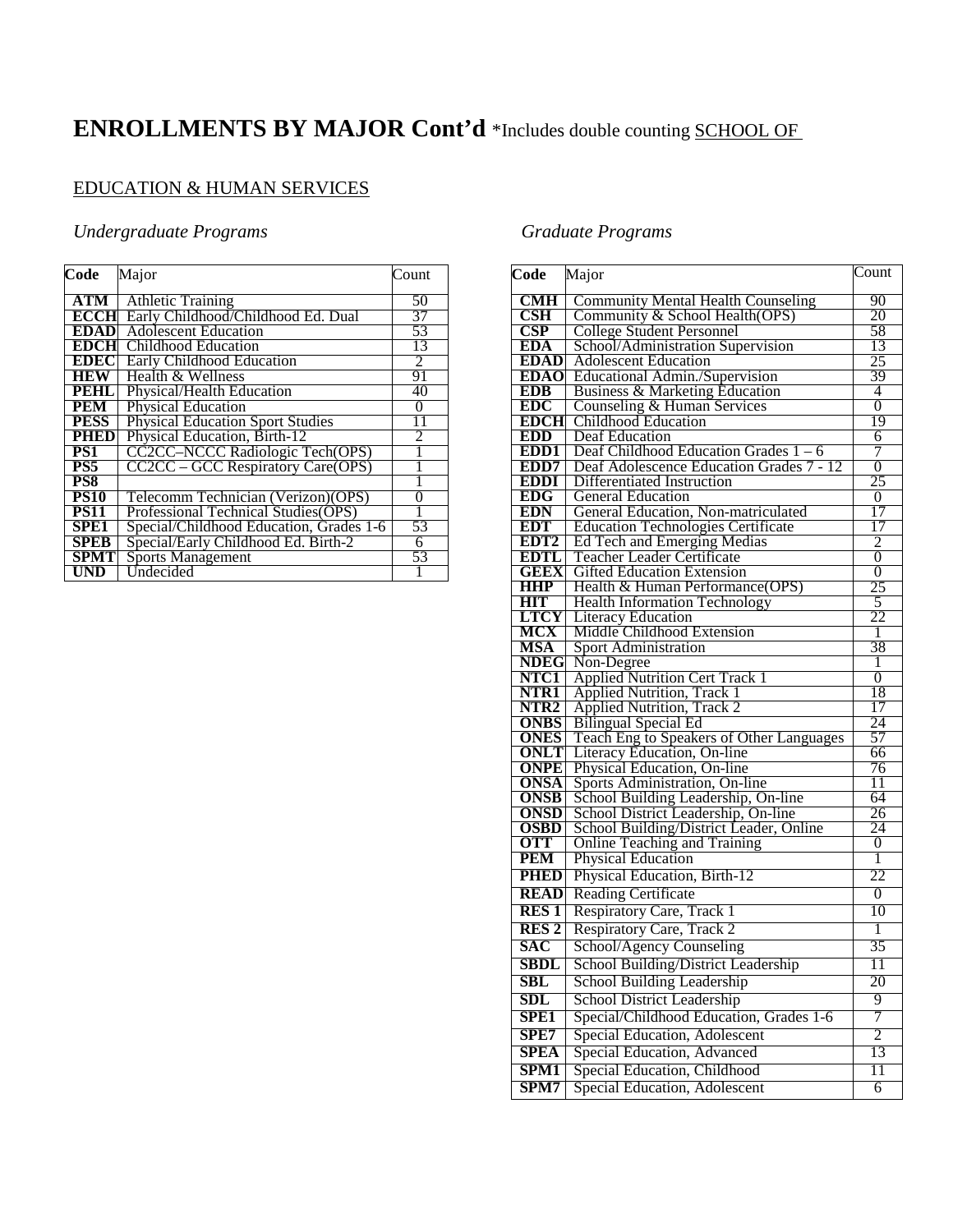#### WEHLE SCHOOL OF BUSINESS

#### *Undergraduate Programs*

| Code        | Major                                 | Count |
|-------------|---------------------------------------|-------|
| ACC         | Accounting                            | 215   |
| <b>ACC1</b> | Accounting                            | 12    |
| <b>ACC2</b> | Professional Accounting               | 15    |
| AIS         | <b>Accounting Information Systems</b> | 65    |
| ECO         | Economics                             | 68    |
| <b>ENT</b>  | Entrepreneurship                      | 31    |
| FIN         | Finance                               | 159   |
| <b>IBUS</b> | <b>International Business</b>         | 62    |
| MGT         | Management                            | 119   |
| <b>MIS</b>  | <b>Information Systems</b>            | 30    |
| <b>MKT</b>  | Marketing                             | 157   |
| <b>UNBU</b> | <b>Undeclared Business</b>            | 21    |
| UND         | Undecided                             | 12    |

#### *Graduate Programs*

| Code       | Major                         | Count |
|------------|-------------------------------|-------|
| <b>BUN</b> | Business, Non-matriculated    |       |
| <b>INT</b> | <b>International Business</b> |       |
| MB         | MBA, Part-Time Program        | 18    |
| <b>MBA</b> | Bachelors/MBA $3+2$           |       |
| <b>MBA</b> | MBA, Accounting 150 Hour      |       |
| <b>MBA</b> | <b>MBA, One Year Program</b>  | 19    |
| <b>MBA</b> | MBA, Professional Accounting  | 49    |
| MF         | Forensic Accounting           | 21    |

#### OTHER INFORMATION

#### *Undergraduate Programs*

| Code        | Major                    | Count            |
|-------------|--------------------------|------------------|
| <b>AUDI</b> | Auditing                 |                  |
|             | <b>NDEG</b>   Non-degree | $10\overline{5}$ |
|             | Double Majors            | 517              |
|             | <b>Triple Majors</b>     | 43               |
|             | Quadruple Majors         |                  |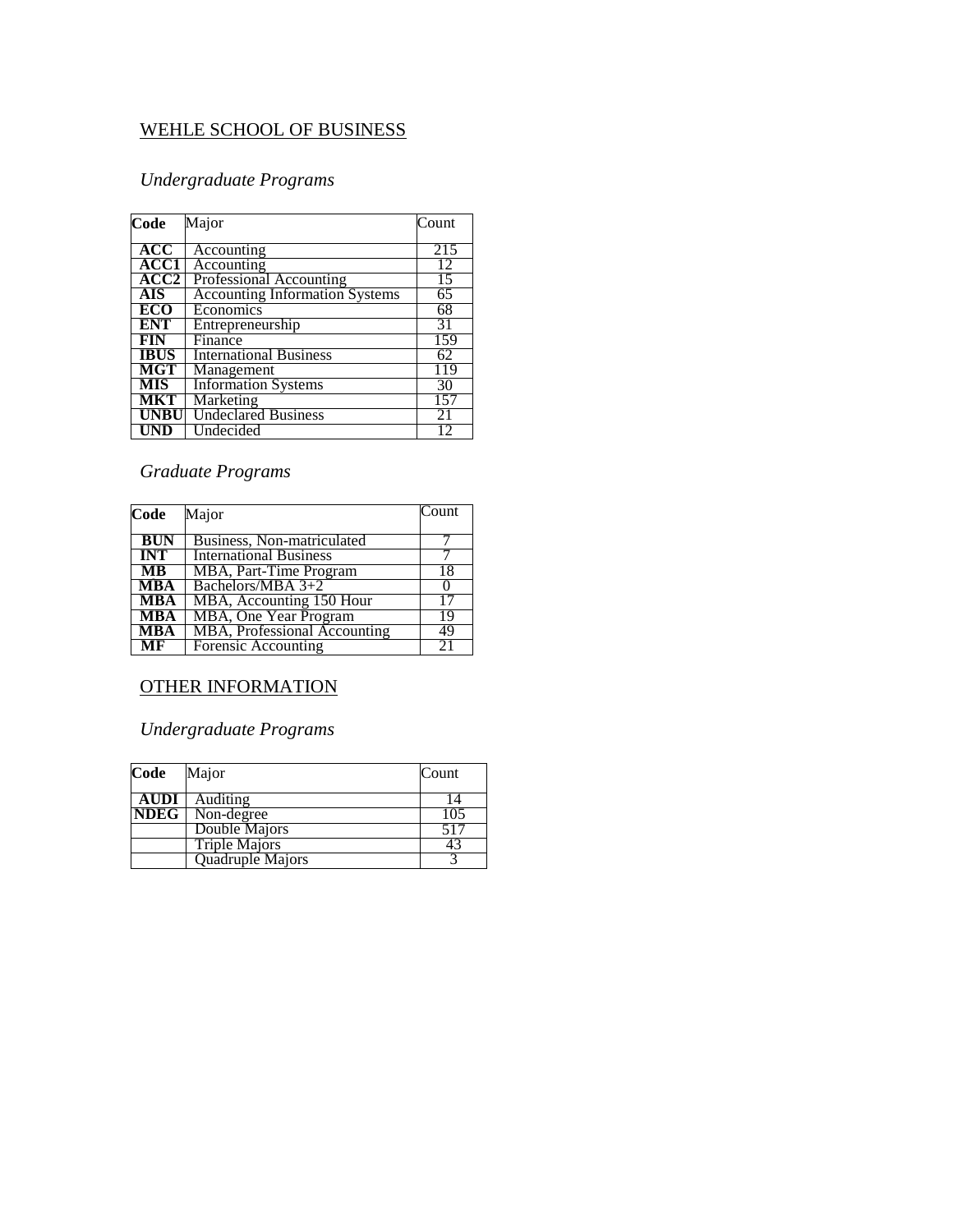| <b>Department</b>                            | Undergrad. | <b>Graduate</b> | <b>Total</b> | % of School | % of College |
|----------------------------------------------|------------|-----------------|--------------|-------------|--------------|
| Animal Behavior                              | 685        | 243             | 928          | $3.1\%$     | 1.8%         |
| <b>Biology</b>                               | 2724       |                 | 2724         | $9.0\%$     | 5.3%         |
| Chemistry                                    | 1172       |                 | 1172         | 3.9%        | 2.3%         |
| <b>Classics</b>                              | 690        |                 | 690          | 2.3%        | 1.4%         |
| College Honors Program                       | 270        |                 | 270          | 0.9%        | $0.5\%$      |
| <b>Communication Studies</b>                 | 2680       | 129             | 2809         | 9.3%        | 5.5%         |
| <b>Computer Science</b>                      | 388        |                 | 388          | 1.3%        | 0.8%         |
| English                                      | 2718       |                 | 2718         | 9.0%        | 5.3%         |
| English as a Second Language                 |            |                 |              | $0.0\%$     | 0.0%         |
| Fine Arts                                    | 1425       |                 | 1425         | 4.7%        | 2.8%         |
| First Year Seminar                           | 381        |                 | 381          | 1.3%        | $0.7\%$      |
| History                                      | 2484       |                 | 2484         | 8.3%        | 4.9%         |
| Mathematics & Statistics                     | 1959       |                 | 1959         | 6.5%        | 3.8%         |
| <b>Military Science</b>                      | 330        |                 | 330          | $1.1\%$     | 0.6%         |
| <b>Modern Languages</b>                      | 673        |                 | 673          | 2.2%        | 1.3%         |
| Philosophy                                   | 2704       |                 | 2704         | $9.0\%$     | 5.3%         |
| Physics                                      | 546        |                 | 546          | $1.8\%$     | 1.1%         |
| <b>Political Science</b>                     | 1034       |                 | 1034         | 3.4%        | 2.0%         |
| Psychology                                   | 2295       |                 | 2295         | 7.6%        | 4.5%         |
| Religious Studies & Theology                 | 2326       |                 | 2326         | 7.7%        | $4.6\%$      |
| Sociology/Anthropology & Criminal<br>Justice | 2058       |                 | 2058         | 6.8%        | $4.0\%$      |
| Undeclared(Unallocated)                      | 189        |                 | 189          | 0.6%        | 0.4%         |
| <b>Arts &amp; Sciences</b>                   | 29731      | 372             | 30103        |             | 59.0%        |

### **CREDIT HOURS BY DEPARTMENT AND SCHOOL**

| <b>Department</b>                     | Undergrad. | <b>Graduate</b> | <b>Total</b> | % of School  % of College |         |
|---------------------------------------|------------|-----------------|--------------|---------------------------|---------|
| Counseling & Human Services           |            | 1052            | 1052         | 10.2%                     | 2.1%    |
| Teacher Education (1)                 | 1800       | 712             | 2512         | 24.3%                     | 4.9%    |
| Graduate Education & Leadership       | 516        | 3615            | 4131         | 39.9%                     | $8.1\%$ |
| Kinesiology                           | 1480       | 489             | 1969         | <b>19.0%</b>              | 3.9%    |
| Office of Professional Studies (2)    |            | 684             | 684          | 6.6%                      | $1.3\%$ |
| <b>Education &amp; Human Services</b> | 3796       | 6552            | 10348        |                           | 20.3%   |

| <b>Department</b>               | Undergrad. | <b>Graduate</b> | <b>Total</b> | % of School | % of College |
|---------------------------------|------------|-----------------|--------------|-------------|--------------|
| Accounting                      | 1418       | 648             | 2066         | 20.9%       | 4.0%         |
| Economics & Finance             | 2859       | 669             | 3528         | 35.7%       | $6.9\%$      |
| <b>Graduate Business</b>        |            |                 |              | $0.0\%$     | $0.0\%$      |
| Management                      | 1673       | 795.            | 2468         | 25.0%       | 4.8%         |
| Marketing & Information Systems | 1293       | 531             | 1824         | 18.4%       | $3.6\%$      |
| <b>Wehle School of Business</b> | 7243       | 2647            | 9890         |             | 19.4%        |

| <b>Department</b>       | Undergrad. | Graduate | <b>Total</b> | % of School | ∣% of College |
|-------------------------|------------|----------|--------------|-------------|---------------|
| <b>Inaffiliated</b>     | 682        |          | -682         |             | 1.3%          |
| <b>CANISIUS COLLEGE</b> | 11452      | 9571     | 51023        |             |               |

**(1) Starting in 201230 "Adolescence Ed" & "Education" are combined in "Teachers** 

**Education". Also, Graduate Education and Leadership includes Sports Administration.**

**(2) Office of Professional Studies is a Department in Education and Human Services.**